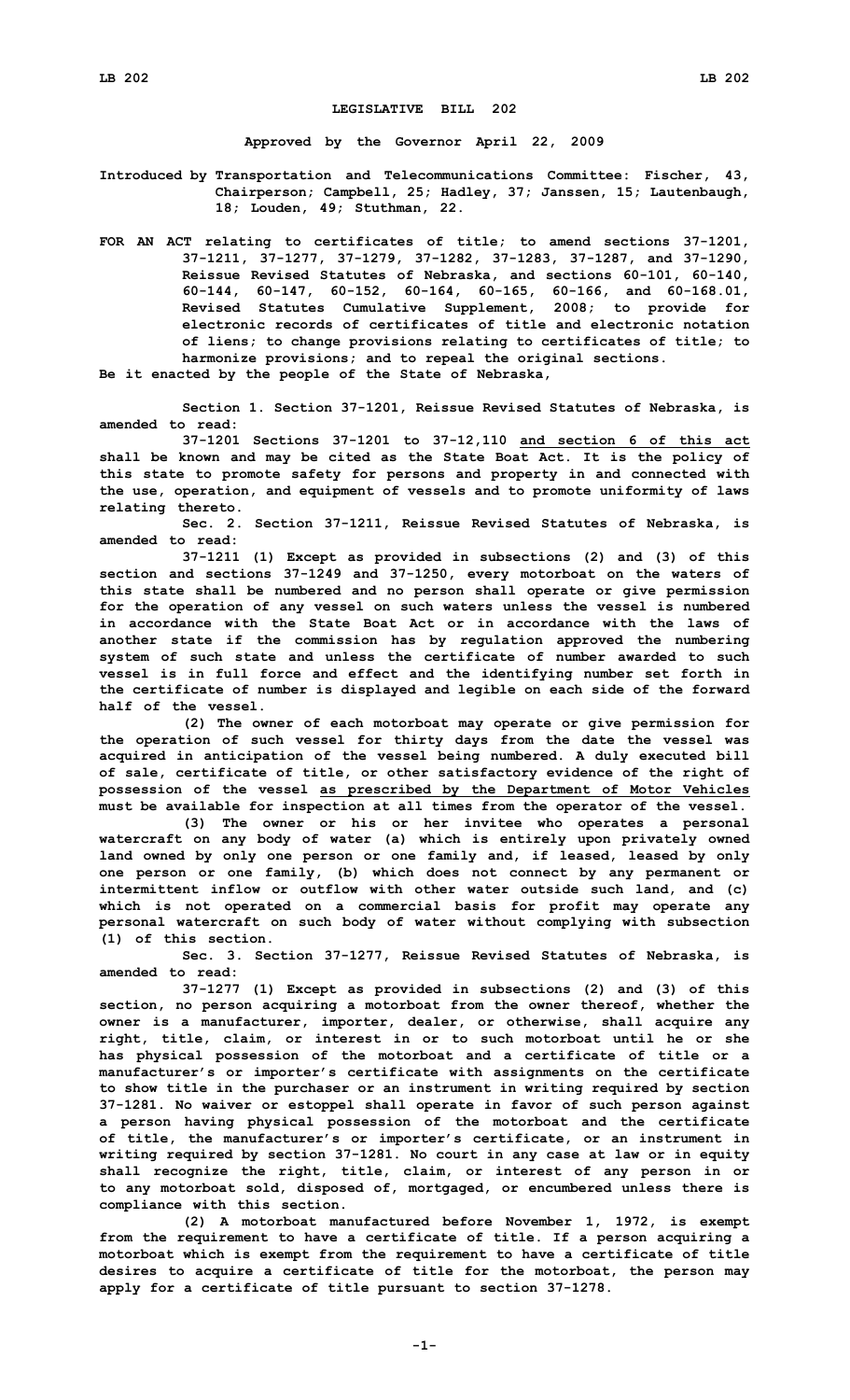**(3) <sup>A</sup> motorboat owned by the United States, the State of Nebraska, or an agency or political subdivision of either is exempt from the requirement to have <sup>a</sup> certificate of title. A person other than an agency or political subdivision acquiring such <sup>a</sup> motorboat which is not covered under subsection (2) of this section shall apply for <sup>a</sup> certificate of title pursuant to section 37-1278. The person shall show proof of purchase from <sup>a</sup> governmental agency or political subdivision to obtain <sup>a</sup> certificate of title.**

**(4) Beginning on the implementation date of the electronic title and lien system designated by the Director of Motor Vehicles pursuant to section 37-1282, an electronic certificate of title record shall be evidence of an owner's right, title, claim, or interest in <sup>a</sup> motorboat.**

**Sec. 4. Section 37-1279, Reissue Revised Statutes of Nebraska, is amended to read:**

**37-1279 (1) The county clerk or designated county official shall issue the certificate of title. One copy shall be retained by the county clerk or designated county official in his or her office, and the other copy shall be transmitted on the day of issuance to the Department of Motor Vehicles. The county clerk or designated county official shall sign and affix his or her seal to the original certificate of title and deliver the certificate to the applicant if there are no liens on the motorboat. If there are one or more liens on the motorboat, the certificate of title shall be handled as provided in section 37-1282. or deliver or mail the certificate to the holder of the first lien on the day of issuance if there are liens on the motorboat. The county clerk or designated county official shall keep on hand <sup>a</sup> sufficient supply of blank forms which shall be furnished and distributed without charge to manufacturers, dealers, or other persons residing within the county, except that certificates of title shall only be issued by the county clerk, designated county official, or the department. Department of Motor Vehicles. Each county shall issue and file certificates of title using the vehicle titling and registration computer system. The department shall use <sup>a</sup> portion of the fees appropriated from boat titling and credited to the Department of Motor Vehicles Cash Fund to pay for the costs of the boat titling system. The costs shall be limited to printers as deemed necessary by the department to support the issuance of boat titles by the counties.**

**(2) Each county clerk or designated county official of the various counties shall provide his or her seal without charge to the applicant on any certificate of title, application for certificate of title, duplicate copy, assignment or reassignment, power of attorney, statement, or affidavit pertaining to the issuance of <sup>a</sup> certificate of title. The department shall prescribe <sup>a</sup> uniform method of numbering certificates of title.**

**(3) The county clerk or designated county official shall (a) file all certificates of title according to rules and regulations of the department, (b) maintain in the office indices for such certificates of title, (c) be authorized to destroy all previous records five years after <sup>a</sup> subsequent transfer has been made on <sup>a</sup> motorboat, and (d) be authorized to destroy all certificates of title and all supporting records and documents which have been on file for <sup>a</sup> period of five years or more from the date of filing the certificate or <sup>a</sup> notation of lien, whichever occurs later. Any person holding <sup>a</sup> certificate of title to <sup>a</sup> motorboat may refile the same with the county clerk or designated county official to prevent destruction of the county clerk's or designated county official's records.**

**Sec. 5. Section 37-1282, Reissue Revised Statutes of Nebraska, is amended to read:**

**37-1282 (1) The Department of Motor Vehicles shall implement an electronic title and lien system for motorboats no later than January 1, 2011. The Director of Motor Vehicles shall designate the date for the implementation of the system. Beginning on the implementation date, the holder of <sup>a</sup> security interest, trust receipt, conditional sales contract, or similar instrument regarding <sup>a</sup> motorboat may file <sup>a</sup> lien electronically as prescribed by the department. Beginning on the implementation date, upon receipt of an application for <sup>a</sup> certificate of title for <sup>a</sup> motorboat, any lien filed electronically shall become part of the electronic certificate of title record created by the county clerk, designated county official, or department maintained on the electronic title and lien system. Beginning on the implementation date, if an application for <sup>a</sup> certificate of title indicates that there is a lien or encumbrance on a motorboat or if a lien or notice of lien has been filed electronically, the department shall retain an electronic certificate of title record and shall note and cancel such liens electronically on the system. The department shall provide access to the electronic certificate of title records for motorboat dealers and lienholders who participate in the system by <sup>a</sup> method determined by the director.**

**(1) (2) The provisions of article 9, Uniform Commercial Code, shall**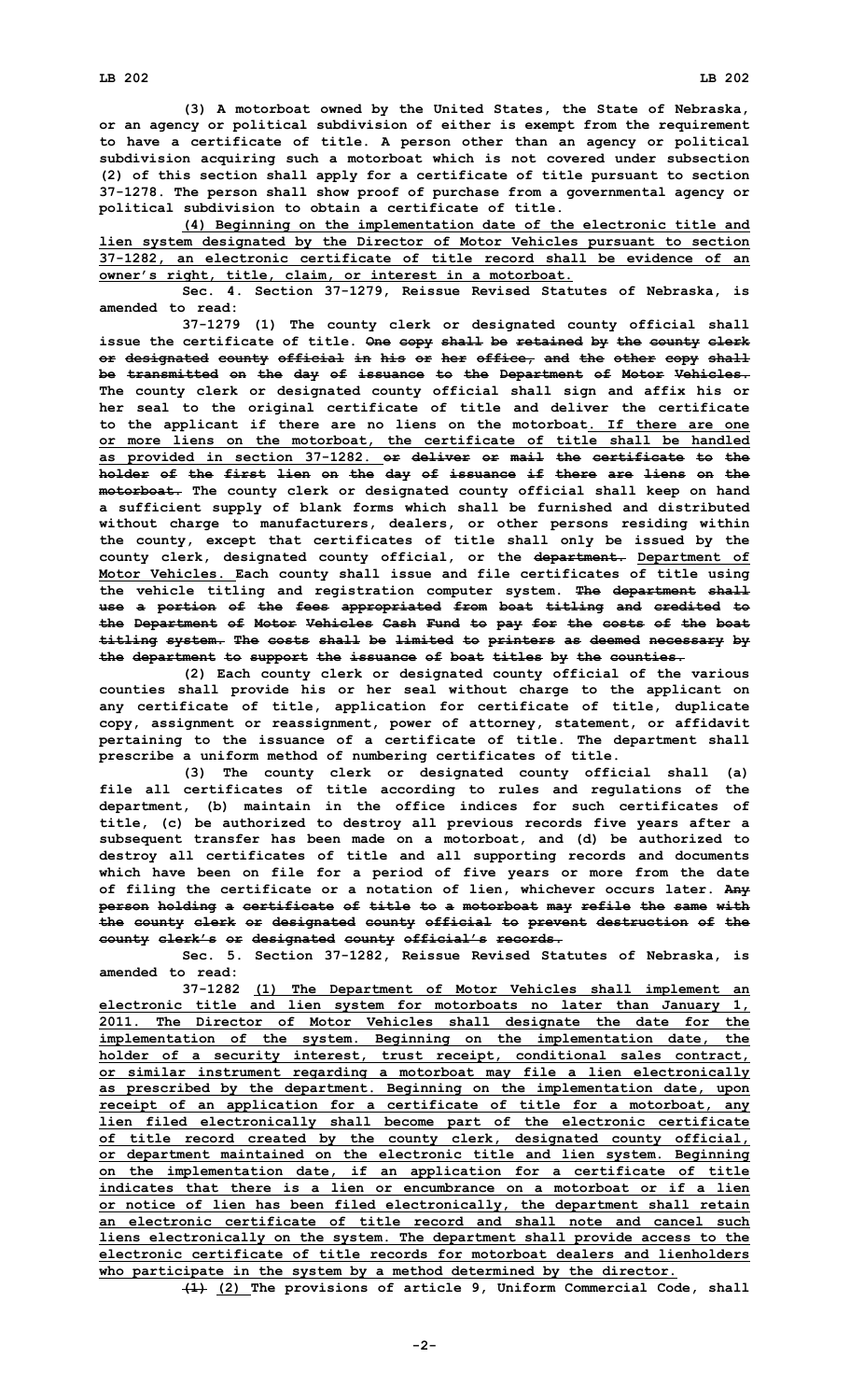## **LB 202 LB 202**

**not be construed to apply to or to permit or require the deposit, filing, or other record whatsoever of <sup>a</sup> security agreement, conveyance intended to operate as <sup>a</sup> mortgage, trust receipt, conditional sales contract, or similar instrument or any copy of the same covering <sup>a</sup> motorboat. Any mortgage, conveyance intended to operate as <sup>a</sup> security agreement as provided by article 9, Uniform Commercial Code, trust receipt, conditional sales contract, or other similar instrument covering <sup>a</sup> motorboat, if such instrument is accompanied by delivery of such manufacturer's or importer's certificate and followed by actual and continued possession of same by the holder of the instrument or, in the case of <sup>a</sup> certificate of title, if <sup>a</sup> notation of same has been made electronically as prescribed in subsection (1) of this section or by the county clerk, the designated county official, or the Department of Motor Vehicles department on the face of the certificate of title or on the electronic certificate of title record, shall be valid as against the creditors of the debtor, whether armed with process or not, and subsequent purchasers, secured parties, and other lienholders or claimants, but otherwise shall not be valid against them, except that during any period in which <sup>a</sup> motorboat is inventory, as defined in section 9-102, Uniform Commercial Code, held for sale by <sup>a</sup> person or corporation that is in the business of selling motorboats, the filing provisions of article 9, Uniform Commercial Code, as applied to inventory, shall apply to <sup>a</sup> security interest in the motorboat created by such person or corporation as debtor without the notation of lien on the instrument of title. A buyer at retail from <sup>a</sup> dealer of any motorboat in the ordinary course of business shall take the motorboat free of any security interest.**

**(2) (3) All liens, security agreements, and encumbrances noted upon a certificate of title or an electronic certificate of title record and all liens noted electronically as prescribed in subsection (1) of this section shall take priority according to the order of time in which the same are noted on the certificate of title by the county clerk, the designated county official, or the department. Exposure for sale of any motorboat by the owner thereof with the knowledge or with the knowledge and consent of the holder of any lien, security agreement, or encumbrance on the motorboat shall not render the same void or ineffective as against the creditors of the owner or holder of subsequent liens, security agreements, or encumbrances upon the motorboat.**

**(3) (4) Upon presentation of <sup>a</sup> security agreement, trust receipt, conditional sales contract, or similar instrument to the county clerk, or designated county official, or of the county where the certificate of title was issued or, if issued by the department, to the department together with the certificate of title and the fee prescribed by section 37-1287, the holder of such instrument may have <sup>a</sup> notation of the lien made on the face of the certificate of title. The owner of <sup>a</sup> motorboat may present <sup>a</sup> valid out-of-state certificate of title issued to such owner for such motorboat with <sup>a</sup> notation of lien on such certificate of title and the prescribed fee to the county clerk, designated county official, or department and have the notation of lien made on the face of the new certificate of title issued pursuant to section 37-1278 without presenting <sup>a</sup> copy of the lien instrument. The county clerk, the designated county official, or the department shall enter the notation and the date thereof over the signature of the person making the notation and the seal of office. If noted by <sup>a</sup> county clerk or designated county official, he or she shall on that day notify the department which shall note the lien on its records. and shall also note the lien and the date thereof on the duplicate of the certificate of title on file. The county clerk, the designated county official, or the department shall also indicate by appropriate notation and on such instrument itself the fact that the lien has been noted on the certificate of title.**

**(4) (5) The county clerk, the designated county official, or the department, upon receipt of <sup>a</sup> lien instrument duly signed by the owner in the manner prescribed by law governing such lien instruments together with the fee prescribed for notation of lien, shall notify the first lienholder to deliver to the county clerk, the designated county official, or the department, within fifteen days from the date of notice, the certificate of title to permit notation of the junior such other lien and, after notation of the such other lien, the county clerk, the designated county official, or the department shall deliver the certificate of title to the first lienholder. The holder of a certificate of title who refuses to deliver a certificate of title to the county clerk, the designated county official, or the department for the purpose of showing <sup>a</sup> junior such other lien on the certificate of title within fifteen days from the date when notified to do so shall be liable for damages to the junior such other lienholder for the amount of damages the junior such other lienholder suffered by reason of the holder of the certificate of title refusing to permit the showing of the such lien on the certificate of title.**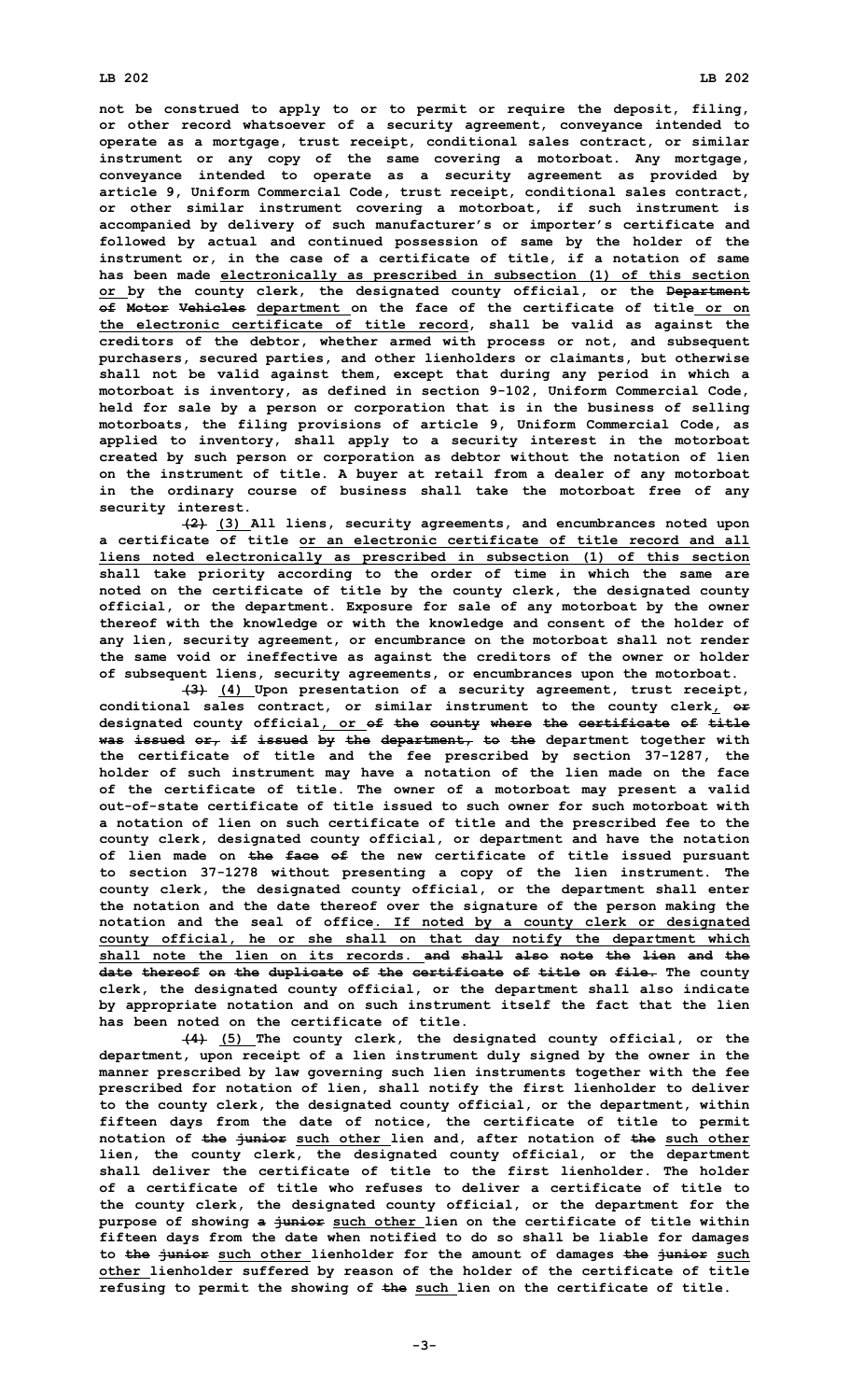**(6) Beginning on the implementation date of the electronic title and lien system, upon receipt of <sup>a</sup> subsequent lien instrument duly signed by the owner in the manner prescribed by law governing such lien instruments or <sup>a</sup> notice of lien filed electronically, together with an application for notation of the subsequent lien, the fee prescribed in section 37-1287, and, if <sup>a</sup> printed certificate of title exists, the presentation of the certificate of title, the county clerk, designated county official, or department shall make notation of such other lien. If the certificate of title is not an electronic certificate of title record, the county clerk, designated county official, or department, upon receipt of <sup>a</sup> lien instrument duly signed by the owner in the manner prescribed by law governing such lien instruments together with the fee prescribed for notation of lien, shall notify the first lienholder to deliver to the county clerk, designated county official, or department, within fifteen days after the date of notice, the certificate of title to permit notation of such other lien. After such notation of lien, the lien shall become part of the electronic certificate of title record created by the county clerk, designated county official, or department which is maintained on the electronic title and lien system. The holder of <sup>a</sup> certificate of title who refuses to deliver <sup>a</sup> certificate of title to the county clerk, designated county official, or department for the purpose of noting such other lien on such certificate of title within fifteen days after the date when notified to do so shall be liable for damages to such other lienholder for the amount of damages such other lienholder suffered by reason of the holder of the certificate of title refusing to permit the noting of such lien on the certificate of title.**

**(5) (7) When the lien is discharged, the holder shall, within fifteen days after payment is received, note <sup>a</sup> cancellation of the lien on the face of the certificate of title over his, her, or its signature and deliver the certificate of title to the county clerk, the designated county official, or the department which shall note the cancellation of the lien on the face of the certificate of title and on the records of the office. If delivered to <sup>a</sup> county clerk or designated county official, he or she shall on that day notify the department which shall note the cancellation on its records. The county clerk, the designated county official, or the department shall then return the certificate of title to the owner or as otherwise directed by the owner. The cancellation of the lien shall be noted on the certificate of title without charge. For an electronic certificate of title record, the lienholder shall, within fifteen days after payment is received when such lien is discharged, notify the department electronically or provide written notice of such lien release, in <sup>a</sup> manner prescribed by the department, to the county clerk, designated county official, or department. The department shall note the cancellation of lien and, if no other liens exist, issue the certificate of title to the owner or as otherwise directed by the owner or lienholder. If the holder of the certificate of title cannot locate <sup>a</sup> lienholder, <sup>a</sup> lien may be discharged ten years after the date of filing by presenting proof that thirty days have passed since the mailing of <sup>a</sup> written notice by certified mail, return receipt requested, to the last-known address of the lienholder.**

**(6) Any exchange of information may be accomplished by the computerized exchange of information or by any other exchange of electrically, electronically, telephonically, or mechanically processed information.**

**Sec. 6. Beginning on the implementation date of the electronic title and lien system designated by the Director of Motor Vehicles pursuant to section 37-1282, <sup>a</sup> lienholder, at the owner's request, may request the issuance of <sup>a</sup> printed certificate of title if the owner of the motorboat relocates to another state or country or if requested for any other purpose approved by the Department of Motor Vehicles. Upon proof by the owner that <sup>a</sup> lienholder has not provided the requested certificate of title within fifteen days after the owner's request, the department may issue to the owner <sup>a</sup> printed certificate of title with all liens duly noted.**

**Sec. 7. Section 37-1283, Reissue Revised Statutes of Nebraska, is amended to read:**

**37-1283 (1) In the event of the transfer of ownership of <sup>a</sup> motorboat by operation of law as upon inheritance, devise, or bequest, order in bankruptcy, insolvency, replevin, or execution sale, (2) whenever <sup>a</sup> motorboat is sold to satisfy storage or repair charges, or (3) whenever repossession is had upon default in performance of the terms of <sup>a</sup> chattel mortgage, trust receipt, conditional sales contract, or other like agreement, the county clerk or designated county official of the county in which the last certificate of title to the motorboat was issued or the Department of Motor Vehicles if the last certificate of title was issued by the department, upon the surrender of the prior certificate of title or the manufacturer's or importer's certificate, or when that is not possible, upon presentation of**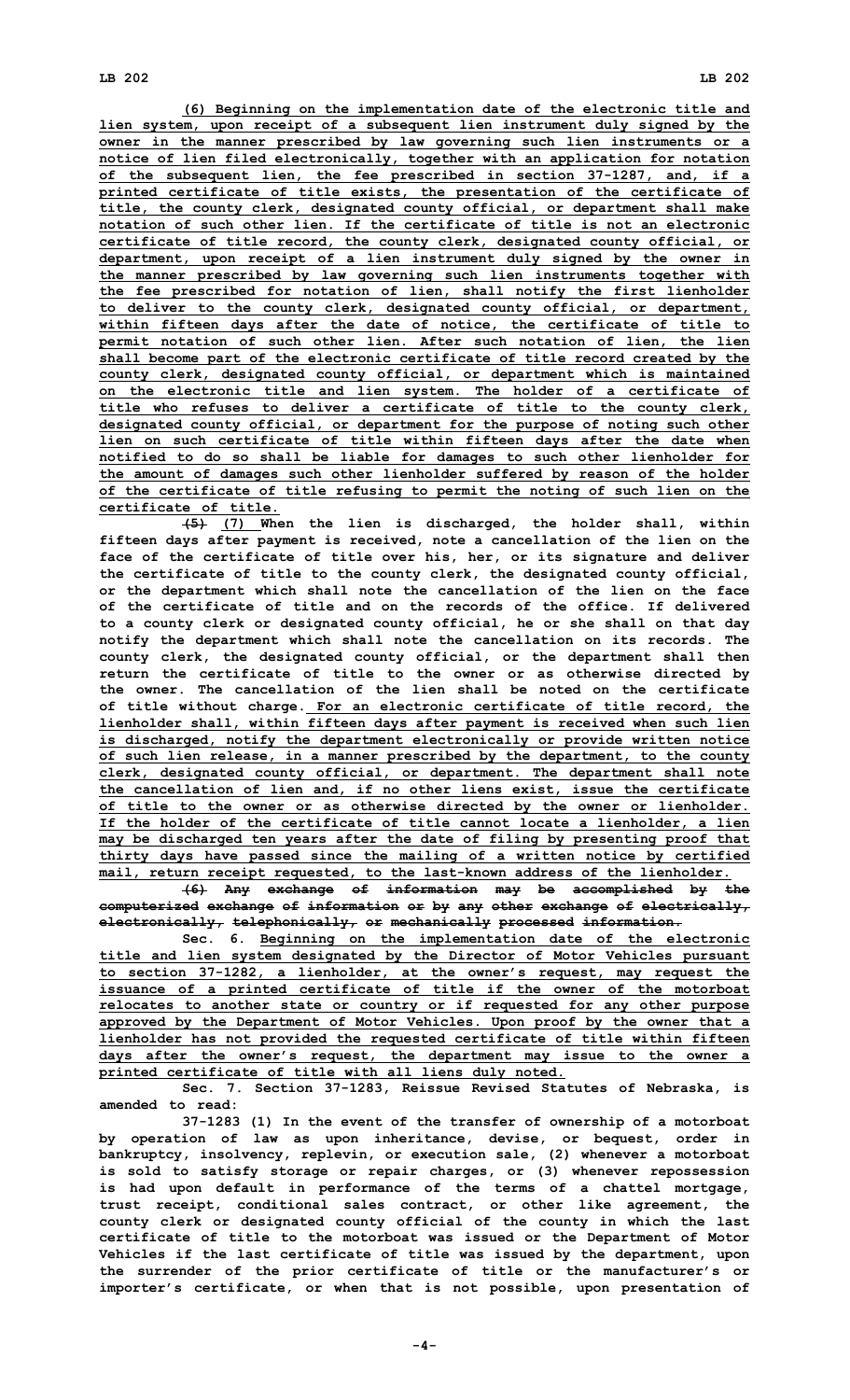## **LB 202 LB 202**

**satisfactory proof of ownership and right of possession to the motorboat, and upon payment of the fee prescribed in section 37-1287 and the presentation of an application for certificate of title, may issue to the applicant <sup>a</sup> certificate of title thereto. If the prior certificate of title issued for the motorboat provided for joint ownership with right of survivorship, <sup>a</sup> new certificate of title shall be issued to <sup>a</sup> subsequent purchaser upon the assignment of the prior certificate of title by the surviving owner and presentation of satisfactory proof of death of the deceased owner. Only an affidavit by the person or agent of the person to whom possession of the motorboat has so passed, setting forth facts entitling him or her to such possession and ownership, together with <sup>a</sup> copy of the journal entry, court order, or instrument upon which such claim of possession and ownership is founded shall be considered satisfactory proof of ownership and right of possession, except that if the applicant cannot produce such proof of ownership, he or she may submit to the department such evidence as he or she may have and the department may thereupon, if it finds the evidence sufficient, issue the certificate of title or authorize the county clerk or designated county official to issue <sup>a</sup> certificate of title, as the case may be. If from the records in the office of the county clerk, the designated county official, or the department there appear to be any liens on the motorboat, the certificate of title shall contain <sup>a</sup> statement of comply with section 37-1282 regarding the liens unless the application is accompanied by proper evidence of their satisfaction or extinction. If the county in which the last certificate of title to the motorboat was issued cannot be determined, the application for title shall be processed by the county clerk or designated county official of the county where the court entering the journal entry or order is located or the county where the instrument was executed upon which the claim of possession and ownership is founded as the case may be.**

**Sec. 8. Section 37-1287, Reissue Revised Statutes of Nebraska, is amended to read:**

**37-1287 (1) The county clerks, the designated county officials, or the Department of Motor Vehicles shall charge <sup>a</sup> fee of six dollars for each certificate of title and <sup>a</sup> fee of three dollars for each notation of any lien on <sup>a</sup> certificate of title. The county clerks or designated county officials shall retain for the county four dollars of the six dollars charged for each certificate of title and two dollars for each notation of lien. The remaining amount of the fee charged for the certificate of title and notation of lien under this subsection shall be remitted to the State Treasurer for credit to the General Fund.**

**(2) The county clerks, the designated county officials, or the department shall charge <sup>a</sup> fee of ten dollars for each replacement or duplicate copy of <sup>a</sup> certificate of title, and the duplicate copy issued shall show only those unreleased liens of record. A fee of four dollars shall be charged for refiling <sup>a</sup> certificate of title pursuant to section 37-1279. Such fees shall be remitted by the county or the department to the State Treasurer for credit to the General Fund.**

**(3) In addition to the fees prescribed in subsections (1) and (2) of this section, the county clerks, the designated county officials, or the department shall charge <sup>a</sup> fee of four dollars for each certificate of title, each replacement or duplicate copy of <sup>a</sup> certificate of title, each refiling of <sup>a</sup> certificate of title, and each notation of lien on <sup>a</sup> certificate of title. The county clerks, the designated county officials, or the department shall remit the fee charged under this subsection to the State Treasurer for credit to the Department of Motor Vehicles Cash Fund.**

**(4) The county clerks or designated county officials shall remit fees due the State Treasurer for credit to the General Fund under this section monthly and not later than the fifth day of the month following collection. The county clerks or designated county officials shall remit fees not due to the State Treasurer for credit to the General Fund to their respective county treasurers who shall credit the fees to the county general fund.**

**Sec. 9. Section 37-1290, Reissue Revised Statutes of Nebraska, is amended to read:**

**37-1290 (1) Any security interest in <sup>a</sup> motorboat perfected prior to January 1, 1997, shall continue to be perfected (a) until the financing statement perfecting such security interest is terminated or would have lapsed in the absence of the filing of <sup>a</sup> continuation statement pursuant to article 9, Uniform Commercial Code, or (b) until <sup>a</sup> motorboat certificate of title is issued and <sup>a</sup> lien noted on the face thereof pursuant to section 37-1282.**

**(2) Any lien noted on the face of <sup>a</sup> motorboat certificate of title or on an electronic certificate of title record after January 1, 1997, pursuant to subsection (1) of this section, on behalf of the holder of <sup>a</sup>**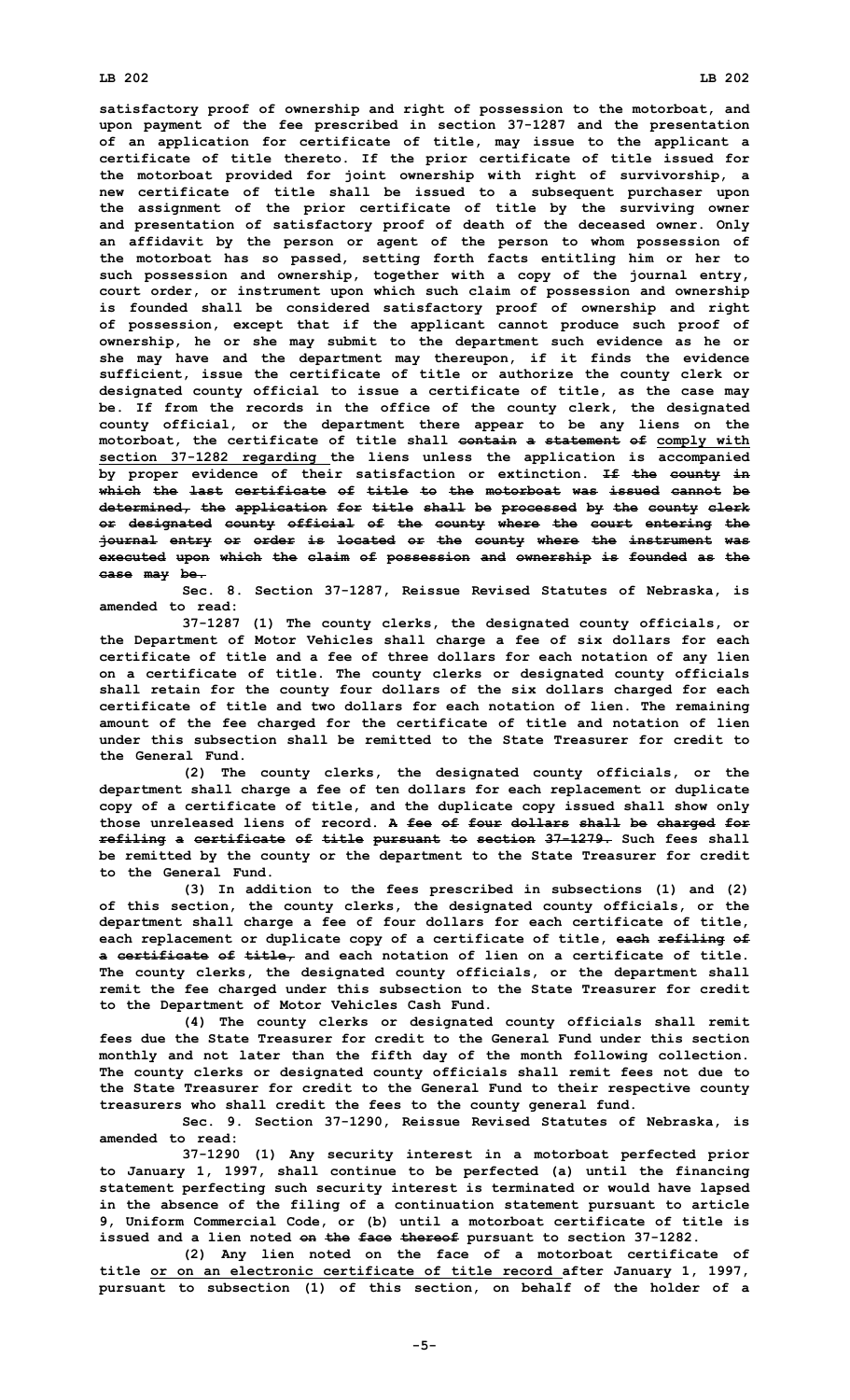**security interest in the motorboat, shall have priority as of the date such security interest was originally perfected.**

**(3) The holder of <sup>a</sup> motorboat certificate of title shall, upon request, surrender the motorboat certificate of title to <sup>a</sup> holder of <sup>a</sup> security interest in the motorboat which was perfected prior to January 1, 1997, to permit notation of <sup>a</sup> lien on the motorboat certificate of title and shall do such other acts as may be required to permit such notation.**

**(4) The assignment, release, or satisfaction of <sup>a</sup> security interest in <sup>a</sup> motorboat shall be governed by the laws under which it was perfected.**

**Sec. 10. Section 60-101, Revised Statutes Cumulative Supplement, 2008, is amended to read:**

**60-101 Sections 60-101 to 60-197 and section 17 of this act shall be known and may be cited as the Motor Vehicle Certificate of Title Act.**

**Sec. 11. Section 60-140, Revised Statutes Cumulative Supplement, 2008, is amended to read:**

**60-140 Except as provided in section 60-164, no person acquiring <sup>a</sup> vehicle from the owner thereof, whether such owner is <sup>a</sup> manufacturer, importer, dealer, or entity or person, shall acquire any right, title, claim, or interest in or to such vehicle until the acquiring person has had delivered to him or her physical possession of such vehicle and (1) <sup>a</sup> certificate of title or <sup>a</sup> duly executed manufacturer's or importer's certificate with such assignments as are necessary to show title in the purchaser, (2) <sup>a</sup> written instrument as required by section 60-1417, or (3) an affidavit and notarized bill of sale as provided in section 60-142.01. No waiver or estoppel shall operate in favor of such person against <sup>a</sup> person having physical possession of such vehicle and such documentation. No court shall recognize the right, title, claim, or interest of any person in or to <sup>a</sup> vehicle, for which <sup>a</sup> certificate of title has been issued in Nebraska, sold, disposed of, mortgaged, or encumbered, unless there is compliance with this section. Beginning on the implementation date of the electronic title and lien system designated by the director pursuant to section 60-164, an electronic certificate of title record shall be evidence of an owner's right, title, claim, or interest in <sup>a</sup> vehicle.**

**Sec. 12. Section 60-144, Revised Statutes Cumulative Supplement, 2008, is amended to read:**

**60-144 (1)(a) Except as provided in subdivisions (b), (c), and (d) of this subsection, the county clerk or designated county official shall be responsible for issuing and filing certificates of title for vehicles, and each county shall issue and file such certificates of title using the vehicle titling and registration computer system prescribed by the department. Application for <sup>a</sup> certificate of title shall be made upon <sup>a</sup> form prescribed by the department. All applications shall be accompanied by the appropriate fee or fees.**

**(b) The department shall issue and file certificates of title for Nebraska-based fleet vehicles. Application for <sup>a</sup> certificate of title shall be made upon <sup>a</sup> form prescribed by the department. All applications shall be accompanied by the appropriate fee or fees.**

**(c) The department shall issue and file certificates of title for state-owned vehicles. Application for <sup>a</sup> certificate of title shall be made upon <sup>a</sup> form prescribed by the department. All applications shall be accompanied by the appropriate fee or fees.**

**(d) The department shall issue certificates of title pursuant to section 60-142.06. Application for <sup>a</sup> certificate of title shall be made upon <sup>a</sup> form prescribed by the department. All applications shall be accompanied by the appropriate fee or fees.**

**(2) If the owner of an all-terrain vehicle or <sup>a</sup> minibike resides in Nebraska, the application shall be filed with the county clerk or designated county official of the county in which the owner resides.**

**(3) If (3)(a) Except as otherwise provided in subdivision (b) of this subsection, if <sup>a</sup> vehicle, other than an all-terrain vehicle or <sup>a</sup> minibike, has situs in Nebraska, the application shall be filed with the county clerk or designated county official of the county in which the vehicle has situs.**

**(b) If <sup>a</sup> motor vehicle dealer licensed under Chapter 60, article 14, applies for <sup>a</sup> certificate of title for <sup>a</sup> vehicle, the application may be filed with the county clerk or designated county official of any county.**

**(4) If the owner of <sup>a</sup> vehicle is <sup>a</sup> nonresident, the application shall be filed in the county in which the transaction is consummated.**

**(5) The application shall be filed within thirty days after the delivery of the vehicle.**

**(6) All applicants registering <sup>a</sup> vehicle pursuant to section 60-3,198 shall file the application for <sup>a</sup> certificate of title with the**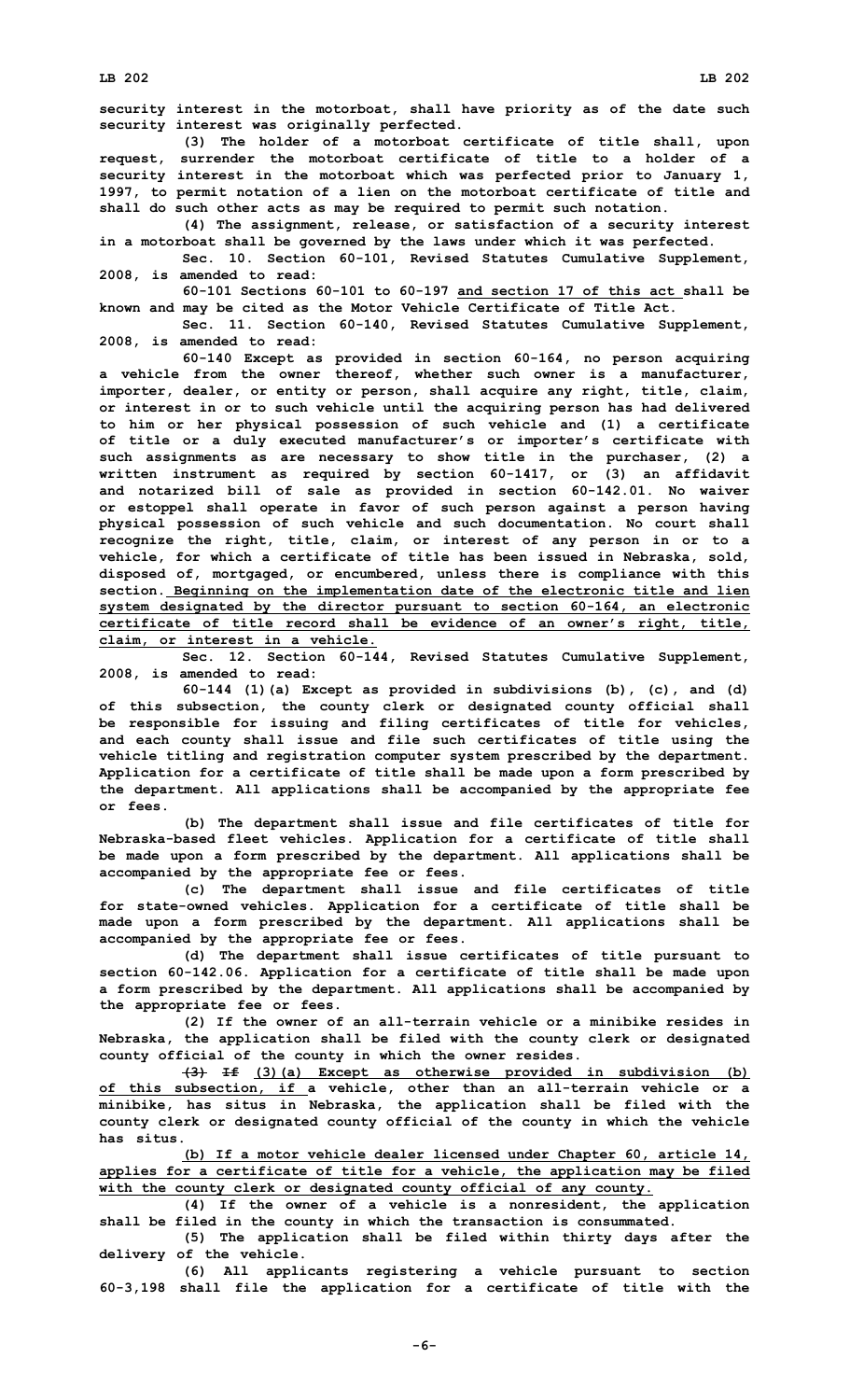**Division of Motor Carrier Services of the department. The division shall deliver the certificate to the applicant if there are no liens on the vehicle. If there are any liens on the vehicle, the division shall deliver or mail the certificate of title to the holder of the first lien on the day of issuance. All certificates of title issued by the division shall be issued in the manner prescribed for the county clerk or designated county official in section 60-152.**

**Sec. 13. Section 60-147, Revised Statutes Cumulative Supplement, 2008, is amended to read:**

**60-147 (1) An application for <sup>a</sup> certificate of title for <sup>a</sup> mobile home or cabin trailer shall be accompanied by <sup>a</sup> certificate that states that sales or use tax has been paid on the purchase of the mobile home or cabin trailer or that the transfer of title was exempt from sales and use taxes. The county clerk or designated county official shall issue <sup>a</sup> certificate of title for a mobile home or cabin trailer but shall not deliver the certificate of title unless the certificate required under this subsection accompanies the application for certificate of title for the mobile home or cabin trailer, except that the failure of the application to be accompanied by such certificate shall not prevent the notation of <sup>a</sup> lien on the certificate of title to the mobile home or cabin trailer pursuant to section 60-164. and delivery to the holder of the first lien.**

**(2) An application for <sup>a</sup> certificate of title to <sup>a</sup> mobile home shall be accompanied by <sup>a</sup> mobile home transfer statement prescribed by the Tax Commissioner. The mobile home transfer statement shall be filed by the applicant with the county clerk or designated county official of the county of application for title. The county clerk or designated county official shall issue a certificate of title to a mobile home but shall not deliver the certificate of title unless the mobile home transfer statement accompanies the application for title, except that the failure to provide the mobile home transfer statement shall not prevent the notation of <sup>a</sup> lien on the certificate of title to the mobile home pursuant to section 60-164 and delivery to the holder of the first lien.**

**Sec. 14. Section 60-152, Revised Statutes Cumulative Supplement, 2008, is amended to read:**

**60-152 (1) The county clerk or designated county official shall issue <sup>a</sup> certificate of title for <sup>a</sup> vehicle in duplicate and retain one copy in his or her office. An electronic copy, in <sup>a</sup> form prescribed by the department, shall be transmitted on the day of issuance to the department. The county clerk or designated county official shall sign and affix the appropriate seal to the original certificate of title and, if there are no liens on the vehicle, deliver the certificate to the applicant. If there are one or more liens on the vehicle, the certificate of title shall be handled as provided in section 60-164 or 60-165. delivered or mailed to the holder of the first lien on the day of issuance.**

**(2) The county clerks or county treasurers of the various counties shall adopt <sup>a</sup> circular seal with the words County Clerk of ........... (insert name) County or County Treasurer of ........... (insert name) County thereon. Such seal shall be used by the county clerk or county treasurer or the deputy or legal authorized agent of such officer, without charge to the applicant, on any certificate of title, application for certificate of title, duplicate copy, assignment or reassignment, power of attorney, statement, or affidavit pertaining to the issuance of <sup>a</sup> Nebraska certificate of title. The designated county official or the deputy or legal authorized agent of such officer shall use the seal of the county, without charge to the applicant, on any such document.**

**(3) The department shall prescribe <sup>a</sup> uniform method of numbering certificates of title.**

**(4) The county clerk or designated county official shall (a) file all certificates of title according to rules and regulations adopted and promulgated by the department, (b) maintain in the office indices for such certificates of title, (c) be authorized to destroy all previous records five years after <sup>a</sup> subsequent transfer has been made on <sup>a</sup> vehicle, and (d) be authorized to destroy all certificates of title and all supporting records and documents which have been on file for <sup>a</sup> period of five years or more from the date of filing the certificate or <sup>a</sup> notation of lien, whichever occurs later.**

**Sec. 15. Section 60-164, Revised Statutes Cumulative Supplement, 2008, is amended to read:**

**60-164 (1) The department shall implement an electronic title and lien system for vehicles no later than January 1, 2011. The director shall designate the date for the implementation of the system. Beginning on the implementation date, the holder of <sup>a</sup> security interest, trust receipt, conditional sales contract, or similar instrument regarding <sup>a</sup> vehicle may**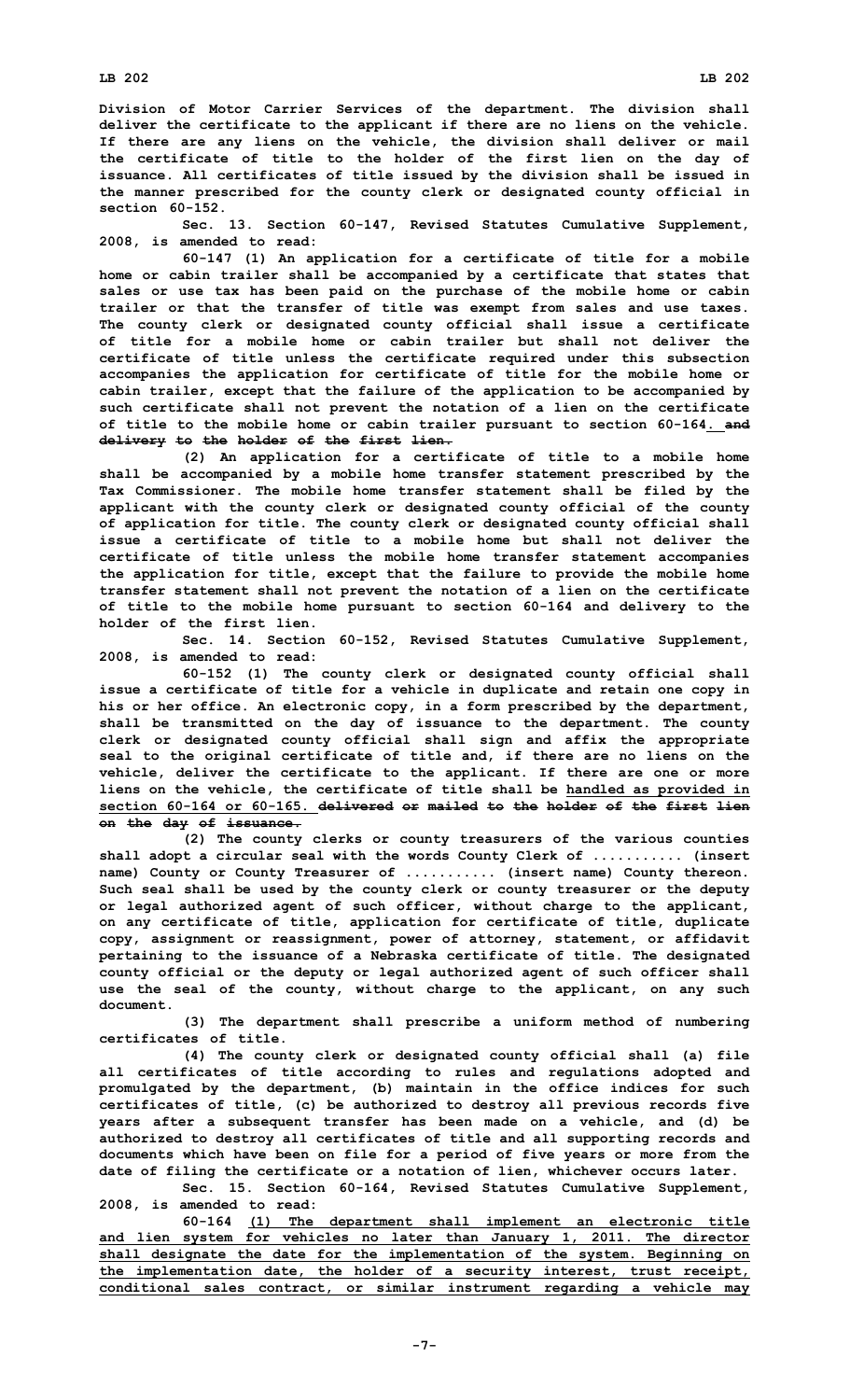**file <sup>a</sup> lien electronically as prescribed by the department. Beginning on the implementation date, upon receipt of an application for <sup>a</sup> certificate of title for <sup>a</sup> vehicle, any lien filed electronically shall become part of the electronic certificate of title record created by the county clerk, designated county official, or department maintained on the electronic title and lien system. Beginning on the implementation date, if an application for a certificate of title indicates that there is a lien or encumbrance on <sup>a</sup> vehicle or if <sup>a</sup> lien or notice of lien has been filed electronically, the department shall retain an electronic certificate of title record and shall note and cancel such liens electronically on the system. The department shall provide access to the electronic certificate of title records for motor vehicle dealers and lienholders who participate in the system by <sup>a</sup> method determined by the director.**

**(1) (2) Except as provided in section 60-165, the provisions of article 9, Uniform Commercial Code, shall never be construed to apply to or to permit or require the deposit, filing, or other record whatsoever of <sup>a</sup> security agreement, conveyance intended to operate as <sup>a</sup> mortgage, trust receipt, conditional sales contract, or similar instrument or any copy of the same covering <sup>a</sup> vehicle. Any mortgage, conveyance intended to operate as <sup>a</sup> security agreement as provided by article 9, Uniform Commercial Code, trust receipt, conditional sales contract, or other similar instrument covering <sup>a</sup> vehicle, if such instrument is accompanied by delivery of such manufacturer's or importer's certificate and followed by actual and continued possession of the same by the holder of such instrument or, in the case of <sup>a</sup> certificate of title, if <sup>a</sup> notation of the same has been made electronically as prescribed in subsection (1) of this section or by the county clerk, designated county official, or department on the face thereof, of the certificate of title or on the electronic certificate of title record, shall be valid as against the creditors of the debtor, whether armed with process or not, and subsequent purchasers, secured parties, and other lienholders or claimants but otherwise shall not be valid against them, except that during any period in which <sup>a</sup> vehicle is inventory, as defined in section 9-102, Uniform Commercial Code, held for sale by <sup>a</sup> person or corporation that is required to be licensed as provided in Chapter 60, article 14, and is in the business of selling such vehicles, the filing provisions of article 9, Uniform Commercial Code, as applied to inventory, shall apply to <sup>a</sup> security interest in such vehicle created by such person or corporation as debtor without the notation of lien on the instrument certificate of title. A buyer of <sup>a</sup> vehicle at retail from <sup>a</sup> dealer required to be licensed as provided in Chapter 60, article 14, shall take such vehicle free of any security interest. A purchase-money security interest, as defined in section 9-103, Uniform Commercial Code, in <sup>a</sup> vehicle is perfected against the rights of judicial lien creditors and execution creditors on and after the date the purchase-money security interest attaches.**

**(2) (3) Subject to subsection (1) subsections (1) and (2) of this section, all liens, security agreements, and encumbrances noted upon <sup>a</sup> certificate of title or an electronic certificate of title record and all liens noted electronically as prescribed in subsection (1) of this section shall take priority according to the order of time in which the same are noted thereon by the county clerk, designated county official, or department. Exposure for sale of any vehicle by the owner thereof with the knowledge or with the knowledge and consent of the holder of any lien, security agreement, or encumbrance on such vehicle shall not render the same void or ineffective as against the creditors of such owner or holder of subsequent liens, security agreements, or encumbrances upon such vehicle.**

**(3) (4) The holder of <sup>a</sup> security agreement, trust receipt, conditional sales contract, or similar instrument, upon presentation of such instrument to the department, if the certificate of title was issued by the department, or to any county clerk or designated county official, together with the certificate of title and the fee prescribed for notation of lien, may have <sup>a</sup> notation of such lien made on the face of such certificate of title. The owner of <sup>a</sup> vehicle may present <sup>a</sup> valid out-of-state certificate of title issued to such owner for such vehicle with a notation of lien on such certificate of title and the prescribed fee to the county clerk, designated county official, or department and have the notation of lien made on the face of the new certificate of title issued pursuant to section 60-144 without presenting <sup>a</sup> copy of the lien instrument. The county clerk or designated county official or the department shall enter the notation and the date thereof over the signature of such officer the person making the notation and the official seal of the office. If noted by <sup>a</sup> county clerk or designated county official, he or she shall on that day notify the department which shall note the lien on its records. The county clerk or designated county official or the department shall also indicate by appropriate notation and on such**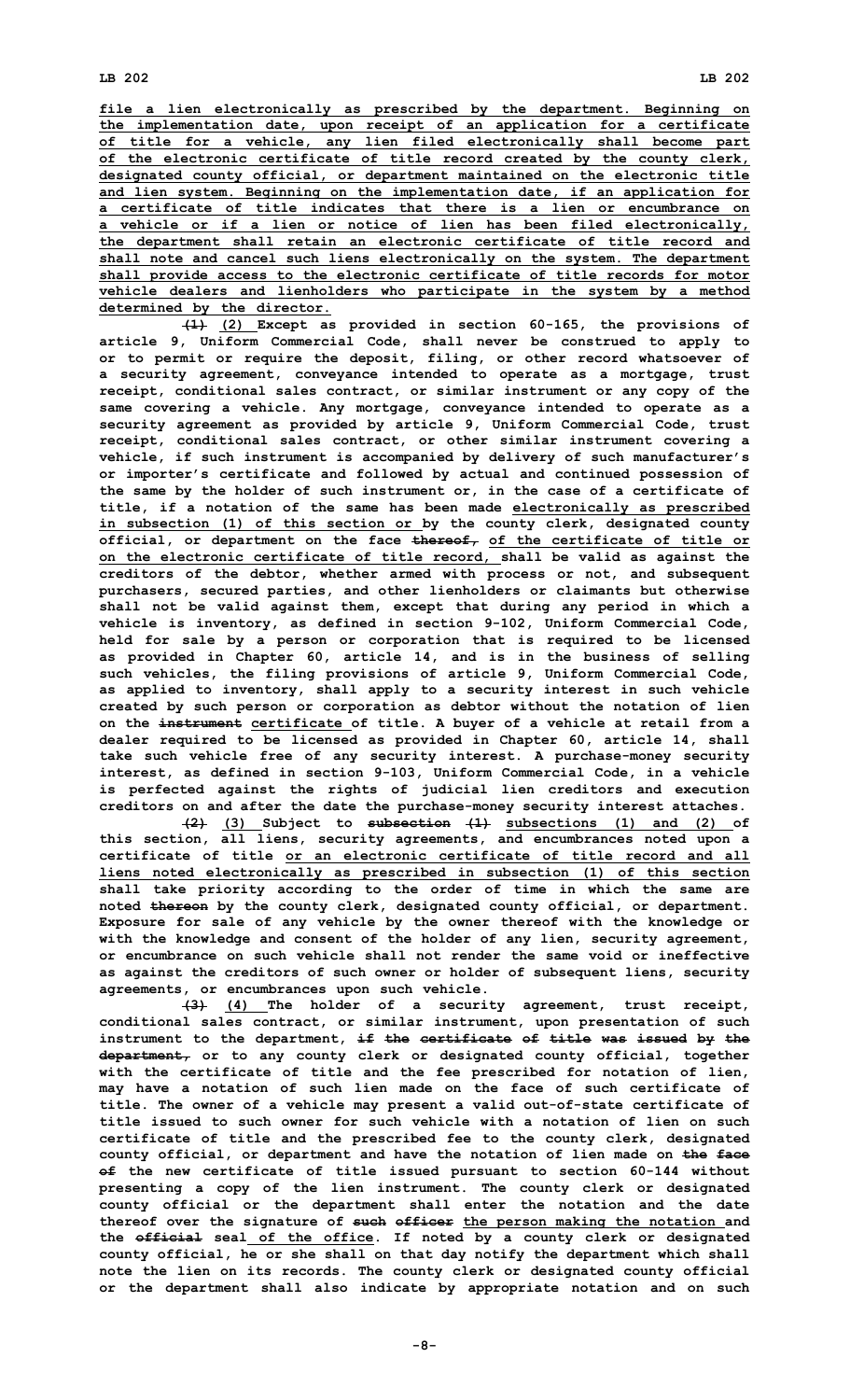**instrument itself the fact that such lien has been noted on the certificate of title.**

**(4) (5) <sup>A</sup> transaction does not create <sup>a</sup> sale or <sup>a</sup> security interest in <sup>a</sup> vehicle, other than an all-terrain vehicle or <sup>a</sup> minibike, merely because it provides that the rental price is permitted or required to be adjusted under the agreement either upward or downward by reference to the amount realized upon sale or other disposition of the vehicle.**

**(5) (6) The county clerk or designated county official or the department, upon receipt of <sup>a</sup> lien instrument duly signed by the owner in the manner prescribed by law governing such lien instruments together with the fee prescribed for notation of lien, shall notify the first lienholder to deliver to the county clerk or designated county official or the department, within fifteen days after the date of notice, the certificate of title to permit notation of such other lien and, after notation of such other lien, the county clerk or designated county official or the department shall deliver the certificate of title to the first lienholder. The holder of a certificate of title who refuses to deliver <sup>a</sup> certificate of title to the county clerk or designated county official or the department for the purpose of showing such other lien on such certificate of title within fifteen days after the date of notice shall be liable for damages to such other lienholder for the amount of damages such other lienholder suffered by reason of the holder of the certificate of title refusing to permit the showing of such lien on the certificate of title.**

**(7) Beginning on the implementation date of the electronic title and lien system, upon receipt of <sup>a</sup> subsequent lien instrument duly signed by the owner in the manner prescribed by law governing such lien instruments or <sup>a</sup> notice of lien filed electronically, together with an application for notation of the subsequent lien, the fee prescribed in section 60-154, and, if <sup>a</sup> printed certificate of title exists, the presentation of the certificate of title, the county clerk, designated county official, or department shall make notation of such other lien. If the certificate of title is not an electronic certificate of title record, the county clerk, designated county official, or department, upon receipt of <sup>a</sup> lien instrument duly signed by the owner in the manner prescribed by law governing such lien instruments together with the fee prescribed for notation of lien, shall notify the first lienholder to deliver to the county clerk, designated county official, or department, within fifteen days after the date of notice, the certificate of title to permit notation of such other lien. After such notation of lien, the lien shall become part of the electronic certificate of title record created by the county clerk, designated county official, or department which is maintained on the electronic title and lien system. The holder of <sup>a</sup> certificate of title who refuses to deliver <sup>a</sup> certificate of title to the county clerk, designated county official, or department for the purpose of noting such other lien on such certificate of title within fifteen days after the date when notified to do so shall be liable for damages to such other lienholder for the amount of damages such other lienholder suffered by reason of the holder of the certificate of title refusing to permit the noting of such lien on the certificate of title.**

**(6) (8) When <sup>a</sup> lien is discharged, the holder shall, within fifteen days after payment is received, note <sup>a</sup> cancellation of the lien on the certificate of title over his, her, or its signature and deliver the certificate of title to the county clerk or designated county official or the department, which shall note the cancellation of the lien on the face of the certificate of title and on the records of such office. If delivered to <sup>a</sup> county clerk or designated county official, he or she shall on that day notify the department which shall note the cancellation on its records. The county clerk or designated county official or the department shall then return the certificate of title to the owner or as otherwise directed by the owner. The cancellation of lien shall be noted on the certificate of title without charge. For an electronic certificate of title record, the lienholder shall, within fifteen days after payment is received when such lien is discharged, notify the department electronically or provide written notice of such lien release, in <sup>a</sup> manner prescribed by the department, to the county clerk, designated county official, or department. The department shall note the cancellation of lien and, if no other liens exist, issue the certificate of title to the owner or as otherwise directed by the owner or lienholder. If the holder of the title cannot locate <sup>a</sup> lienholder, <sup>a</sup> lien may be discharged ten years after the date of filing by presenting proof that thirty days have passed since the mailing of <sup>a</sup> written notice by certified mail, return receipt requested, to the last-known address of the lienholder.**

**Sec. 16. Section 60-165, Revised Statutes Cumulative Supplement, 2008, is amended to read:**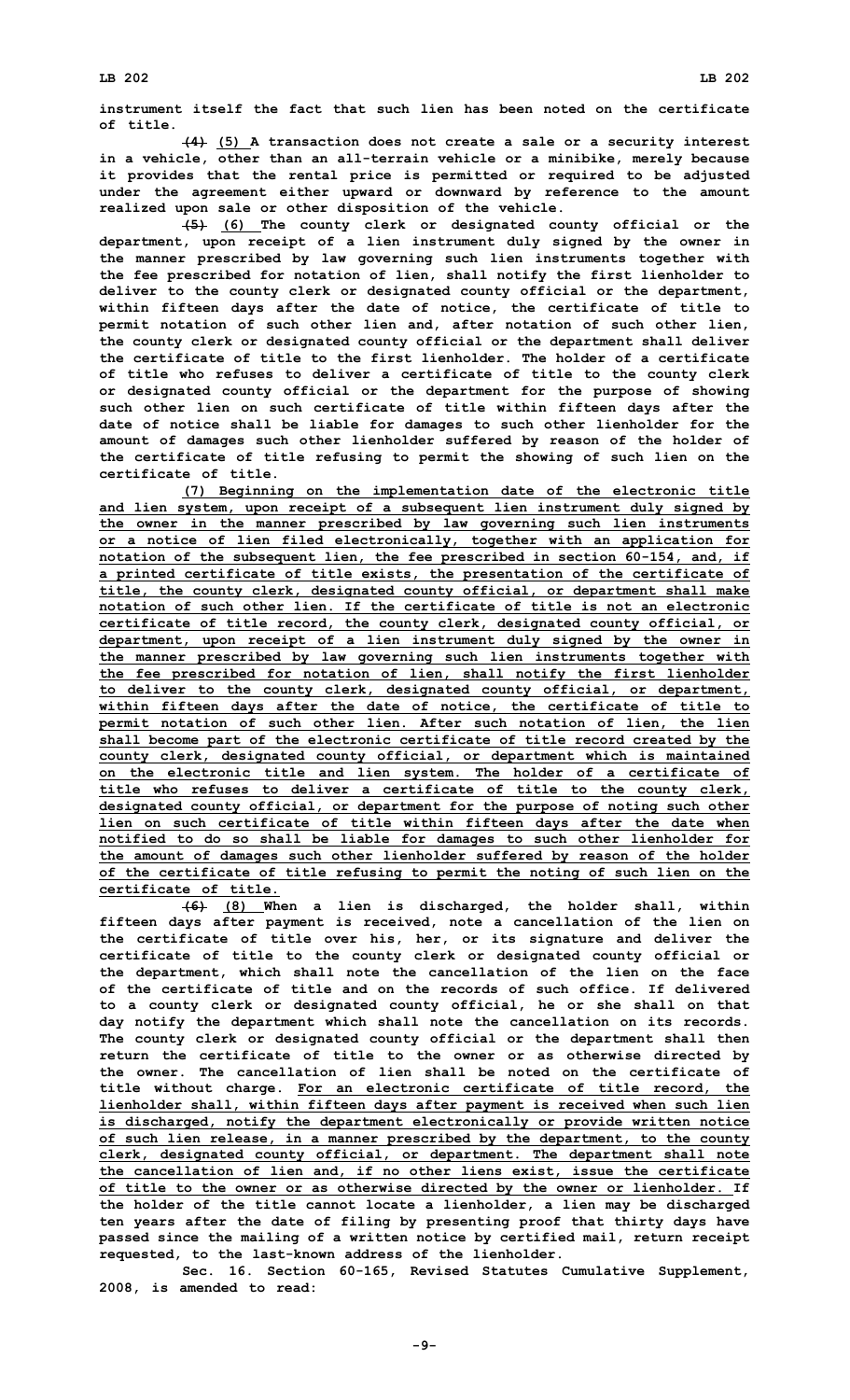**60-165 (1) Any security interest in an all-terrain vehicle or minibike perfected pursuant to article 9, Uniform Commercial Code, before, on, or after January 1, 2004, shall continue to be perfected until (a) the financing statement perfecting such security interest is terminated or lapses in the absence of the filing of <sup>a</sup> continuation statement pursuant to article 9, Uniform Commercial Code, or (b) an all-terrain vehicle or minibike certificate of title is issued and <sup>a</sup> notation of lien is made as provided in section 60-164.**

**(2) Any lien noted on the face of an all-terrain vehicle or minibike certificate of title or on an electronic certificate of title record pursuant to subsection (1), (3), or (4) of this section, on behalf of the holder of <sup>a</sup> security interest in the all-terrain vehicle or minibike which was previously perfected pursuant to article 9, Uniform Commercial Code, shall have priority as of the date such security interest was originally perfected.**

**(3) The holder of <sup>a</sup> certificate of title for an all-terrain vehicle or minibike shall, upon request, surrender the certificate of title to <sup>a</sup> holder of <sup>a</sup> previously perfected security interest in the all-terrain vehicle or minibike to permit notation of <sup>a</sup> lien on the certificate of title or on an electronic certificate of title record and shall do such other acts as may be required to permit such notation.**

**(4) If the owner of an all-terrain vehicle or minibike subject to <sup>a</sup> security interest perfected pursuant to article 9, Uniform Commercial Code, fails or refuses to obtain <sup>a</sup> certificate of title after January 1, 2004, the security interest holder may obtain <sup>a</sup> certificate of title in the name of the owner of the all-terrain vehicle or minibike following the procedures of section 60-144 and may have <sup>a</sup> lien noted on the certificate of title or on an electronic certificate of title record pursuant to section 60-164.**

**(5) The assignment, release, or satisfaction of <sup>a</sup> security interest in an all-terrain vehicle or minibike shall be governed by the laws under which it was perfected.**

**Sec. 17. Beginning on the implementation date of the electronic title and lien system designated by the director pursuant to section 60-164, <sup>a</sup> lienholder, at the owner's request, may request the issuance of <sup>a</sup> printed certificate of title if the owner of the vehicle relocates to another state or country or if requested for any other purpose approved by the department. Upon proof by the owner that <sup>a</sup> lienholder has not provided the requested certificate of title within fifteen days after the owner's request, the department may issue to the owner <sup>a</sup> printed certificate of title with all liens duly noted.**

**Sec. 18. Section 60-166, Revised Statutes Cumulative Supplement, 2008, is amended to read:**

**60-166 (1) In the event of (a) the transfer of ownership of <sup>a</sup> vehicle by operation of law as upon inheritance, devise, or bequest, order in bankruptcy, insolvency, replevin, or execution sale or as provided in sections 30-24,125, 52-601.01 to 52-605, 60-1901 to 60-1911, and 60-2401 to 60-2411, (b) the engine of <sup>a</sup> vehicle being replaced by another engine, (c) <sup>a</sup> vehicle being sold to satisfy storage or repair charges, or (d) repossession being had upon default in performance of the terms of <sup>a</sup> chattel mortgage, trust receipt, conditional sales contract, or other like agreement, the county clerk or designated county official of any county or the department, if the last certificate of title was issued by the department, upon the surrender of the prior certificate of title or the manufacturer's or importer's certificate, or when that is not possible, upon presentation of satisfactory proof of ownership and right of possession to such vehicle, and upon payment of the appropriate fee and the presentation of an application for certificate of title, may issue to the applicant <sup>a</sup> certificate of title thereto. If the prior certificate of title issued for such vehicle provided for joint ownership with right of survivorship, <sup>a</sup> new certificate of title shall be issued to <sup>a</sup> subsequent purchaser upon the assignment of the prior certificate of title by the surviving owner and presentation of satisfactory proof of death of the deceased owner. Only an affidavit by the person or agent of the person to whom possession of such vehicle has so passed, setting forth facts entitling him or her to such possession and ownership, together with <sup>a</sup> copy of the journal entry, court order, or instrument upon which such claim of possession and ownership is founded, shall be considered satisfactory proof of ownership and right of possession, except that if the applicant cannot produce such proof of ownership, he or she may submit to the department such evidence as he or she may have, and the department may thereupon, if it finds the evidence sufficient, issue the certificate of title or authorize the county clerk or designated county official to issue <sup>a</sup> certificate of title, as the case may be.**

**(2) If from the records in the office of the county clerk or**